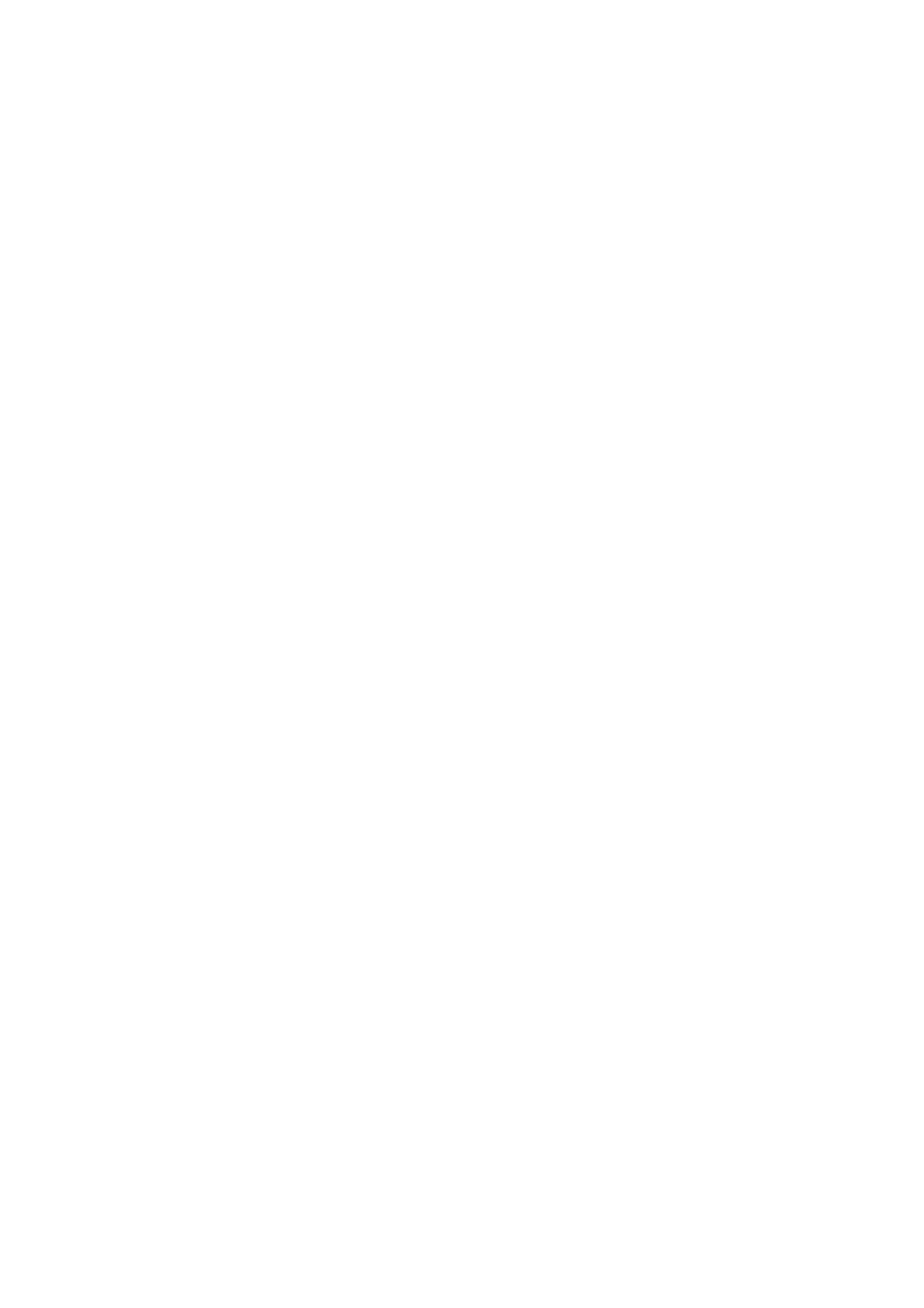*This PUBLIC BILL, originated in the LEGISLATIVE ASSEMBLY and, having this day passed, is now ready for presentation to the LEGISLATIVE COUNCIL for its concurrence.*

> *Clerk of the Legislative Assembly. Legislative Assembly,*



New South Wales

## **Registered Clubs Legislation Amendment Bill 2004**

Act No , 2004

An Act to amend the *Registered Clubs Act 1976* and other Acts with respect to complaints relating to registered clubs, disclosure of fees, inquiries and investigations and public disclosure of information; and for other purposes.

*EXAMINED*

*Chairman of Committees*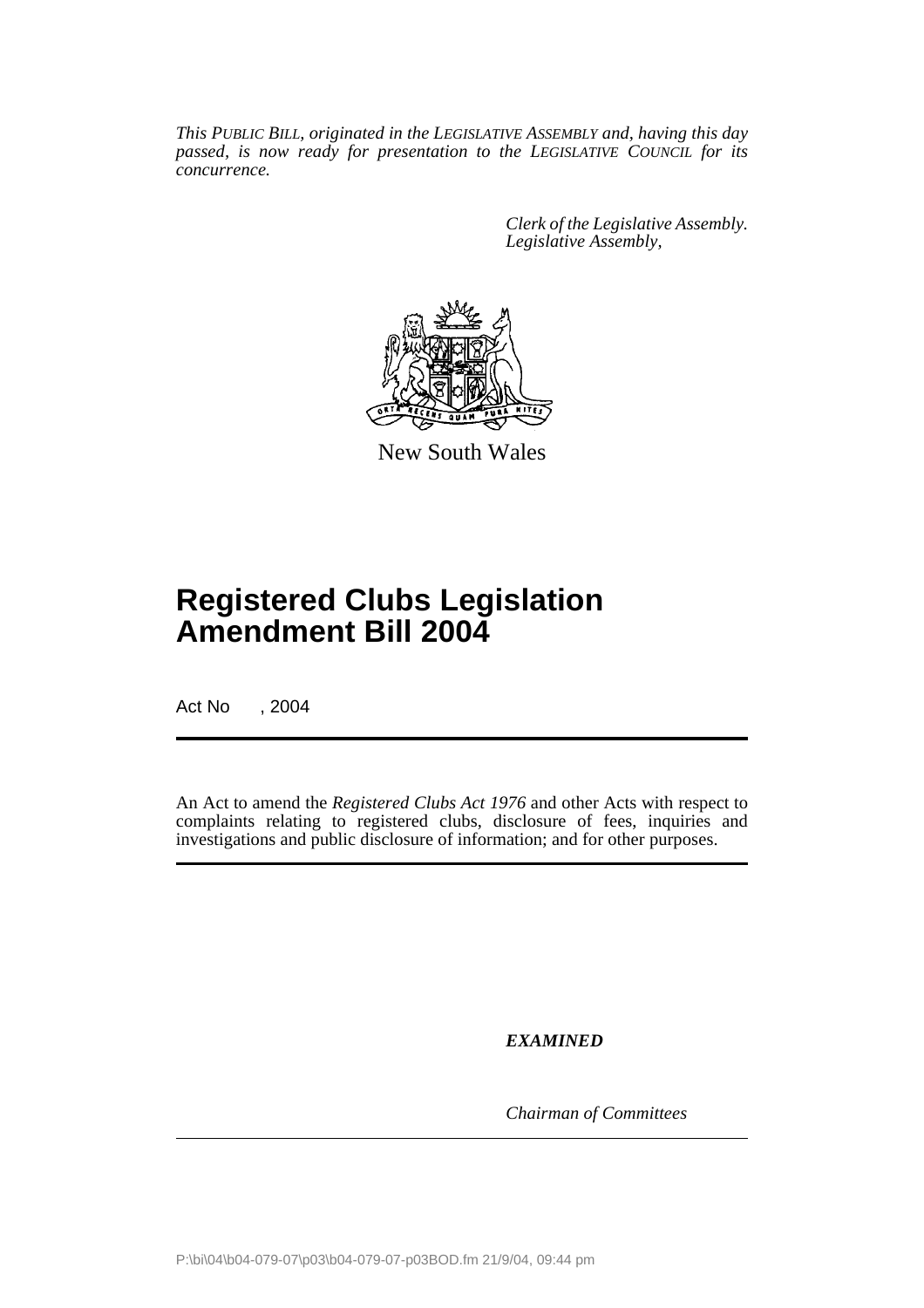|   | The Legislature of New South Wales enacts:                                   |                |
|---|------------------------------------------------------------------------------|----------------|
| 1 | <b>Name of Act</b>                                                           | 2              |
|   | This Act is the Registered Clubs Legislation Amendment Act 2004.             | 3              |
| 2 | <b>Commencement</b>                                                          | $\overline{4}$ |
|   | This Act commences on the date of assent to this Act.                        | 5              |
| 3 | Amendment of Registered Clubs Act 1976 No 31                                 | 6              |
|   | The Registered Clubs Act 1976 is amended as set out in Schedule 1.           | $\overline{7}$ |
| 4 | <b>Amendment of other Acts</b>                                               | 8              |
|   | The Acts specified in Schedule 2 are amended as set out in that<br>Schedule. | 9<br>10        |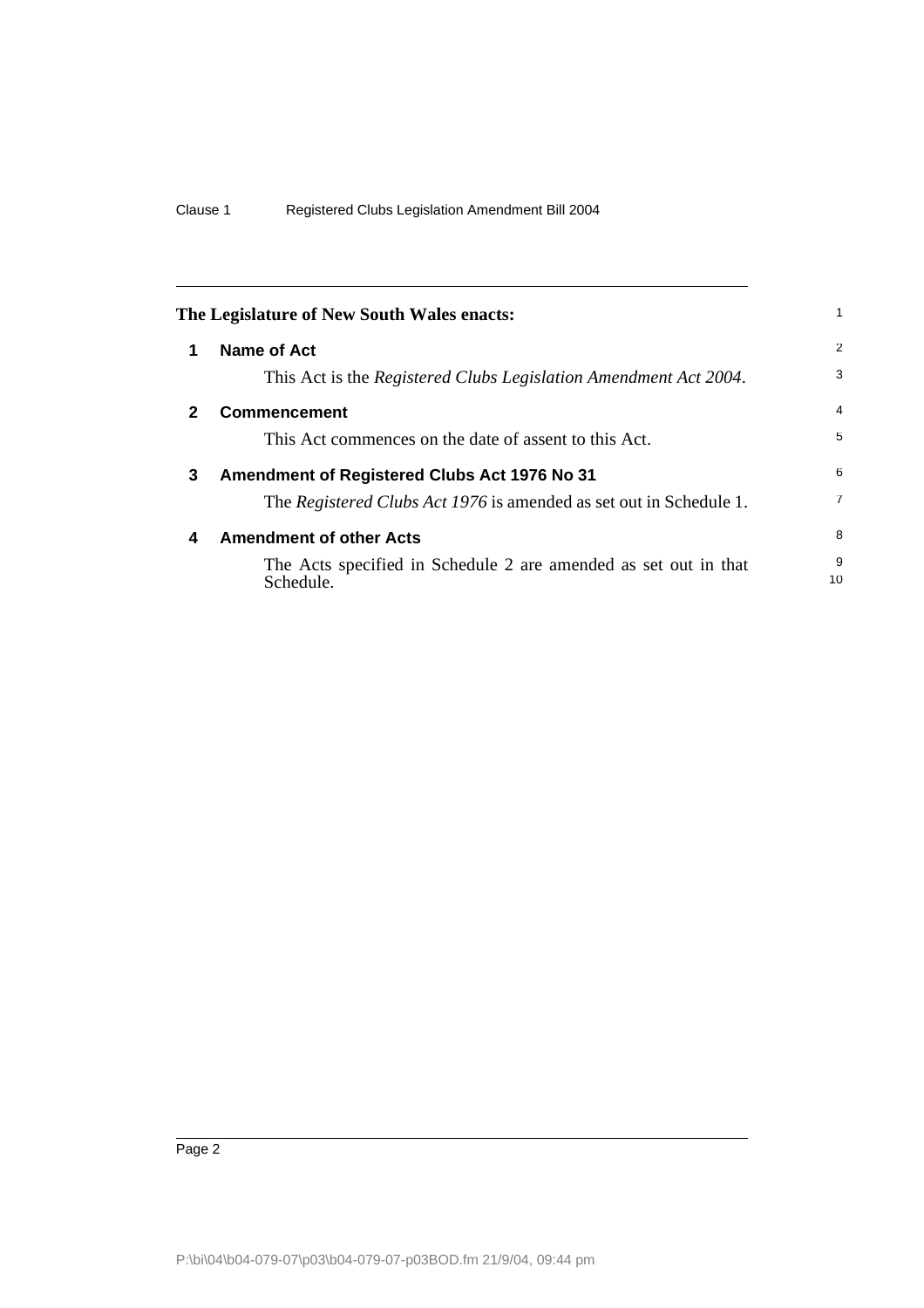Amendment of Registered Clubs Act 1976 Schedule 1

 $\overline{a}$ 

|     |                        | <b>Schedule 1 Amendment of Registered Clubs Act 1976</b><br>(Section 3)                                  | $\mathbf{1}$<br>2   |
|-----|------------------------|----------------------------------------------------------------------------------------------------------|---------------------|
| [1] |                        | Section 17 Determination of complaints against registered clubs                                          | 3                   |
|     |                        | Insert "or a person authorised by an employee organisation," after<br>"Director," in section 17 (1AA).   | $\overline{4}$<br>5 |
| [2] | <b>Section 17 (8)</b>  |                                                                                                          | 6                   |
|     |                        | Insert after section $17(7)$ :                                                                           | $\overline{7}$      |
|     | (8)                    | In this section:                                                                                         | 8                   |
|     |                        | <i>employee organisation</i> means:                                                                      | 9                   |
|     |                        | an industrial organisation of employees registered<br>(a)<br>under the Industrial Relations Act 1996, or | 10<br>11            |
|     |                        | association of employees registered<br>(b)<br>an<br>as<br>an                                             | 12                  |
|     |                        | organisation under the Workplace Relations Act 1996<br>of the Commonwealth.                              | 13<br>14            |
| [3] |                        | Section 34E Responsibilities and liabilities of managers of<br>premises of registered clubs              | 15<br>16            |
|     |                        | Omit "35A" from section 34E (4). Insert instead "57E".                                                   | 17                  |
| [4] |                        | <b>Section 35A Investigations by Director</b>                                                            | 18                  |
|     | Omit the section.      |                                                                                                          | 19                  |
| [5] |                        | Section 41E Disclosure of gifts or fees from affiliated bodies                                           | 20                  |
|     |                        | Insert "or fee" after "gift" wherever occurring.                                                         | 21                  |
| [6] | <b>Section 41E (5)</b> |                                                                                                          | 22                  |
|     |                        | Insert after section $41E(4)$ :                                                                          | 23                  |
|     | (5)                    | In this section:                                                                                         | 24                  |
|     |                        | <i>fee</i> means remuneration, a fee for services or any similar<br>payment.                             | 25<br>26            |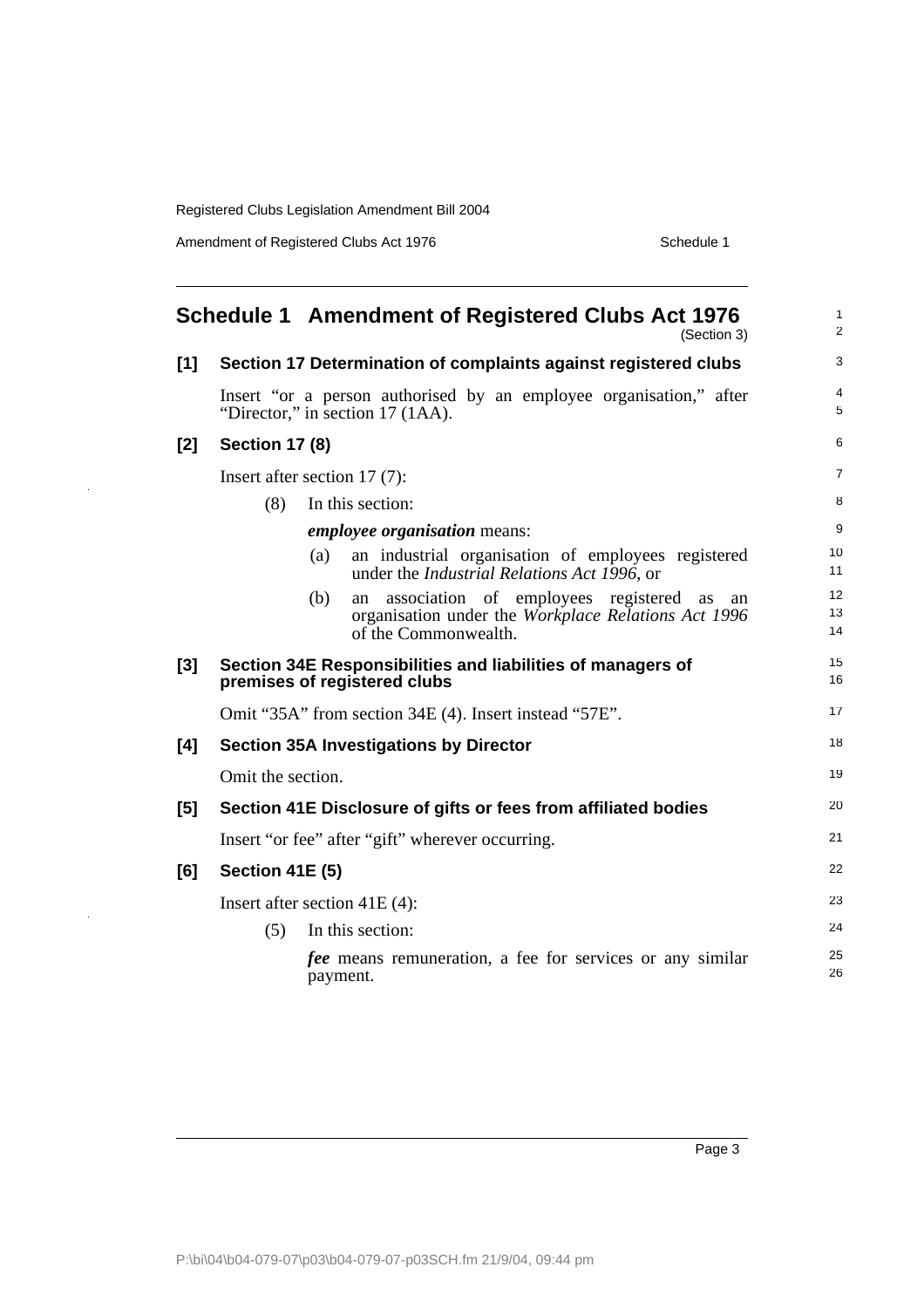Schedule 1 Amendment of Registered Clubs Act 1976

| $[7]$ |     |                    |                  | Section 41X Inquiry may be held                                                                                                                                                                                                                                                        | 1                          |
|-------|-----|--------------------|------------------|----------------------------------------------------------------------------------------------------------------------------------------------------------------------------------------------------------------------------------------------------------------------------------------|----------------------------|
|       |     |                    |                  | Omit "an allegation about any corrupt or other improper conduct in<br>relation to a registered club" from section $41X(1)$ .                                                                                                                                                           | $\overline{c}$<br>3        |
|       |     | registered club".  |                  | Insert instead "an allegation or information about any corrupt or other<br>improper conduct by a registered club or by any person in relation to a                                                                                                                                     | 4<br>5<br>6                |
| [8]   |     |                    | Section 41X (1A) |                                                                                                                                                                                                                                                                                        | $\overline{7}$             |
|       |     |                    |                  | Insert after section $41X(1)$ :                                                                                                                                                                                                                                                        | 8                          |
|       |     | (1A)               |                  | An inquiry under this section may be held into an allegation<br>made, or information provided, by any person.                                                                                                                                                                          | 9<br>10                    |
| [9]   |     | <b>Section 41Z</b> |                  |                                                                                                                                                                                                                                                                                        | 11                         |
|       |     |                    |                  | Omit the section. Insert instead:                                                                                                                                                                                                                                                      | 12                         |
|       | 41Z |                    |                  | Findings of inquiry and referral of certain matters                                                                                                                                                                                                                                    | 13                         |
|       |     | (1)                |                  | The person presiding at an inquiry is required to report to the<br>Director on the findings of the inquiry (including any<br>information obtained in the course of the inquiry).                                                                                                       | 14<br>15<br>16             |
|       |     | (2)                |                  | A report to the Director on the findings of the inquiry may<br>contain any one or more of the following:                                                                                                                                                                               | 17<br>18                   |
|       |     |                    | (a)              | findings in relation to the subject-matter of the inquiry<br>and to other matters arising in the course of the inquiry,                                                                                                                                                                | 19<br>20                   |
|       |     |                    | (b)              | a finding or opinion as to whether there has been<br>corrupt or improper conduct by a registered club or by<br>any person in relation to a registered club,                                                                                                                            | 21<br>22<br>23             |
|       |     |                    | (c)              | a recommendation that the Director refer a matter to a<br>law enforcement agency or other person or body under<br>this section or that the Director take other action in<br>relation to the subject-matter of the inquiry or to other<br>matters arising in the course of the inquiry. | 24<br>25<br>26<br>27<br>28 |
|       |     | (3)                |                  | A finding or opinion referred to in subsection $(2)$ (b) may be<br>included in a report only if the person presiding:                                                                                                                                                                  | 29<br>30                   |
|       |     |                    | (a)              | has the powers and authorities conferred by section 41Y<br>$(1)$ (b), and                                                                                                                                                                                                              | 31<br>32                   |
|       |     |                    | (b)              | is of the opinion that the conduct concerned may<br>involve a criminal offence or a disciplinary offence.                                                                                                                                                                              | 33<br>34                   |
|       |     |                    |                  |                                                                                                                                                                                                                                                                                        |                            |

l,

 $\ddot{\phantom{1}}$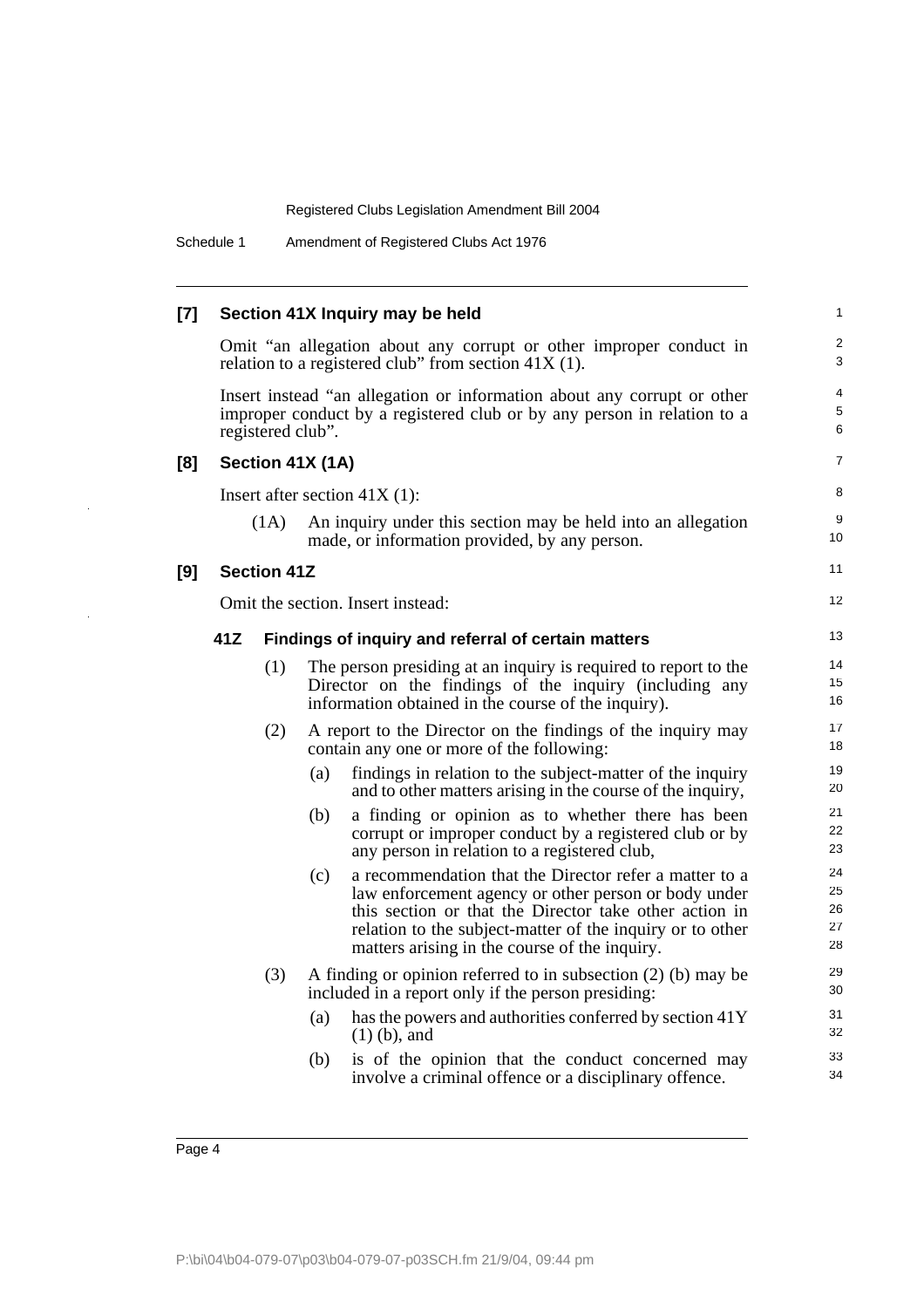Amendment of Registered Clubs Act 1976 Schedule 1

- (4) The person presiding at the inquiry is not authorised to include in a report to the Director a statement as to a finding or opinion that a specified person is guilty of or has committed or is committing a criminal offence (whether or not a specified criminal offence).
- (5) A finding or opinion in a report to the Director that there has been corrupt or improper conduct by a registered club or by any person in relation to a registered club is not a finding or opinion that any person is guilty of or has committed, is committing or is about to commit a criminal offence.
- (6) If the Director is satisfied that any matter contained in the report:
	- (a) relates or may relate to a breach of a law of the State (including this Act) or of another State or Territory or of the Commonwealth, or
	- (b) constitutes or may constitute grounds for taking proceedings of any kind (including a complaint under this or any other Act) against a registered club or other person,

the Director may refer the matter to a law enforcement agency or to any other person or body who may have an interest in the matter.

- (7) Without limiting subsection (6), the Director may refer a matter under that subsection that arises out of the employment, including termination of employment, of an employee of a registered club to the Industrial Relations Commission or the head of any Government Department involved in the administration of the *Industrial Relations Act 1996*.
- (8) In this section:

*criminal offence* means a criminal offence under the law of the State or under any other law relevant to the conduct in question.

*disciplinary offence* includes any misconduct, irregularity, neglect of duty, breach of discipline or other improper conduct that constitutes or may constitute grounds for disciplinary action, or proceedings (including a complaint under this or any other Act), under any law.

Page 5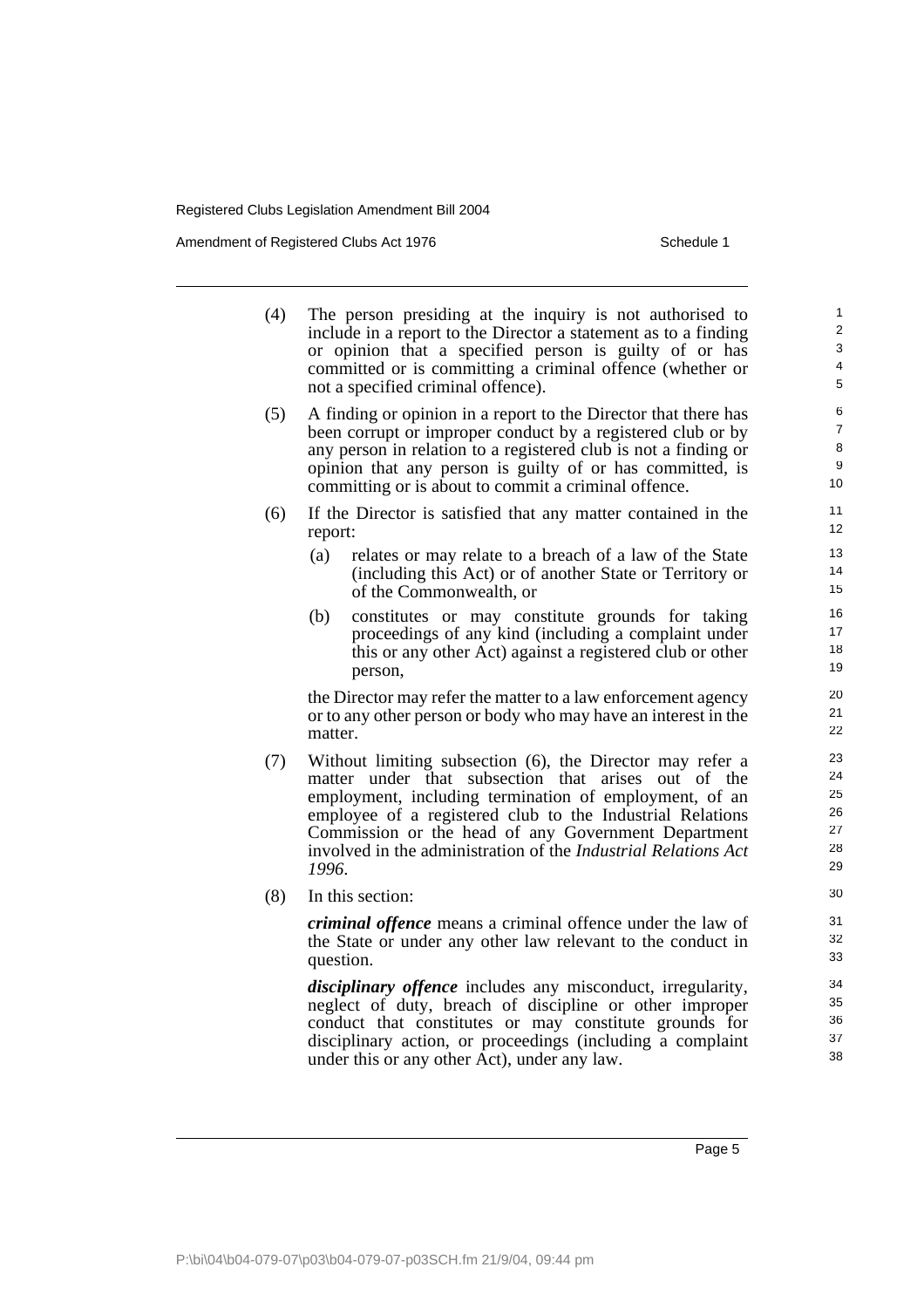| Schedule 1<br>Amendment of Registered Clubs Act 1976 |  |
|------------------------------------------------------|--|
|------------------------------------------------------|--|

|        |     |                      | <i>law enforcement agency</i> has the same meaning as in section<br>12A of the Royal Commissions Act 1923.                                                                                                                                                                                                                                                                                                                                        | 1<br>2                                 |
|--------|-----|----------------------|---------------------------------------------------------------------------------------------------------------------------------------------------------------------------------------------------------------------------------------------------------------------------------------------------------------------------------------------------------------------------------------------------------------------------------------------------|----------------------------------------|
| $[10]$ |     | <b>Section 41ZAA</b> |                                                                                                                                                                                                                                                                                                                                                                                                                                                   | 3                                      |
|        |     |                      | Insert after section 41ZA:                                                                                                                                                                                                                                                                                                                                                                                                                        | 4                                      |
| 41ZAA  |     |                      | Disclosure and publication of inquiry reports                                                                                                                                                                                                                                                                                                                                                                                                     | 5                                      |
|        |     | (1)                  | The Director may, with the approval of the Minister, do any<br>of the following:                                                                                                                                                                                                                                                                                                                                                                  | 6<br>$\overline{7}$                    |
|        |     |                      | divulge the whole or part of the contents of a report of<br>(a)<br>an inquiry to any person,                                                                                                                                                                                                                                                                                                                                                      | 8<br>9                                 |
|        |     |                      | publish the whole or part of the contents of any such<br>(b)<br>report.                                                                                                                                                                                                                                                                                                                                                                           | 10<br>11                               |
|        |     | (2)                  | The Minister may give an approval under this section if of the<br>opinion that it is in the public interest to do so.                                                                                                                                                                                                                                                                                                                             | 12<br>13                               |
|        |     | (3)                  | This section has effect despite any other law.                                                                                                                                                                                                                                                                                                                                                                                                    | 14                                     |
| [11]   |     |                      | Section 41ZB Regulations for purposes of Part                                                                                                                                                                                                                                                                                                                                                                                                     | 15                                     |
|        |     |                      | Insert "or fee" after "gift" in paragraph (b).                                                                                                                                                                                                                                                                                                                                                                                                    | 16                                     |
| $[12]$ |     |                      | Sections 43B and 43C                                                                                                                                                                                                                                                                                                                                                                                                                              | 17                                     |
|        |     |                      | Insert after section 43A:                                                                                                                                                                                                                                                                                                                                                                                                                         | 18                                     |
|        | 43B |                      | Protection of employees and members of governing body who<br>disclose information to Director                                                                                                                                                                                                                                                                                                                                                     | 19<br>20                               |
|        |     | (1)                  | A person or a registered club that takes detrimental action<br>against an employee of a registered club, or a member of the<br>governing body of a registered club, that is substantially in<br>reprisal for the employee or member disclosing information to<br>the Director concerning conduct of the club or of a person that<br>is or may be the subject of an investigation, inquiry or<br>complaint under this Act is guilty of an offence. | 21<br>22<br>23<br>24<br>25<br>26<br>27 |
|        |     |                      | Maximum penalty: 100 penalty units.                                                                                                                                                                                                                                                                                                                                                                                                               | 28                                     |
|        |     | (2)                  | It is a defence to an offence under subsection (1) if the<br>defendant proves that the disclosure was frivolous or<br>vexatious.                                                                                                                                                                                                                                                                                                                  | 29<br>30<br>31                         |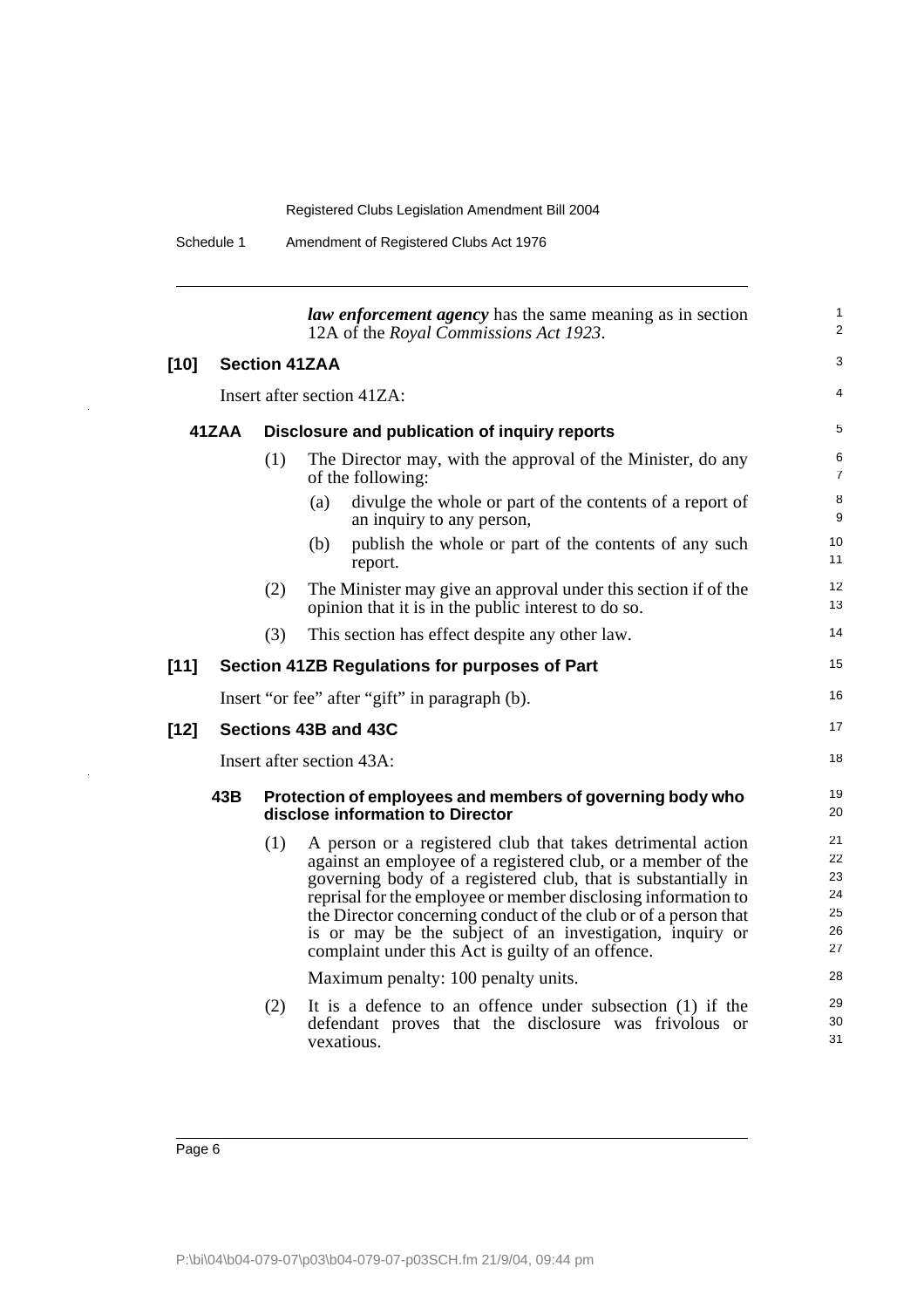Amendment of Registered Clubs Act 1976 Schedule 1

 $[13]$ 

| (3)             | An employee or a member of a governing body is not subject<br>to any liability for disclosing information referred to in<br>subsection (1) to the Director and no action, claim or demand<br>may be taken or made of or against the employee or member<br>of the governing body for making the disclosure. | 1<br>$\overline{\mathbf{c}}$<br>3<br>4<br>5 |
|-----------------|------------------------------------------------------------------------------------------------------------------------------------------------------------------------------------------------------------------------------------------------------------------------------------------------------------|---------------------------------------------|
| (4)             | This section has effect despite any duty of secrecy or<br>confidentiality or any other restriction on disclosure (whether<br>or not imposed by an Act) applicable to the employee or<br>member concerned.                                                                                                  | 6<br>$\overline{7}$<br>8<br>9               |
| (5)             | In this section, <i>detrimental action</i> means action causing,<br>comprising or involving any of the following:<br>(a)<br>injury, damage or loss,                                                                                                                                                        | 10<br>11<br>12                              |
|                 | (b)<br>intimidation or harassment,                                                                                                                                                                                                                                                                         | 13                                          |
|                 | (c)<br>discrimination, disadvantage or adverse treatment in<br>relation to employment,                                                                                                                                                                                                                     | 14<br>15                                    |
|                 | dismissal from, or prejudice in, employment,<br>(d)                                                                                                                                                                                                                                                        | 16                                          |
|                 | (e)<br>loss of office as a member of the governing body of a<br>registered club (other than at a general meeting of the<br>club),                                                                                                                                                                          | 17<br>18<br>19                              |
|                 | disciplinary proceedings.<br>(f)                                                                                                                                                                                                                                                                           | 20                                          |
| 43C             | <b>False or misleading disclosures</b>                                                                                                                                                                                                                                                                     | 21                                          |
|                 | An employee of a registered club, or a member of the<br>governing body of a registered club, must not disclose<br>information to the Director concerning conduct of the club or<br>of a person that the employee or member knows is false or<br>misleading in a material respect.                          | 22<br>23<br>24<br>25<br>26                  |
|                 | Maximum penalty: 100 penalty units.                                                                                                                                                                                                                                                                        | 27                                          |
| Part 7, heading |                                                                                                                                                                                                                                                                                                            | 28                                          |
|                 | Insert "Director," before "police".                                                                                                                                                                                                                                                                        | 29                                          |
|                 |                                                                                                                                                                                                                                                                                                            |                                             |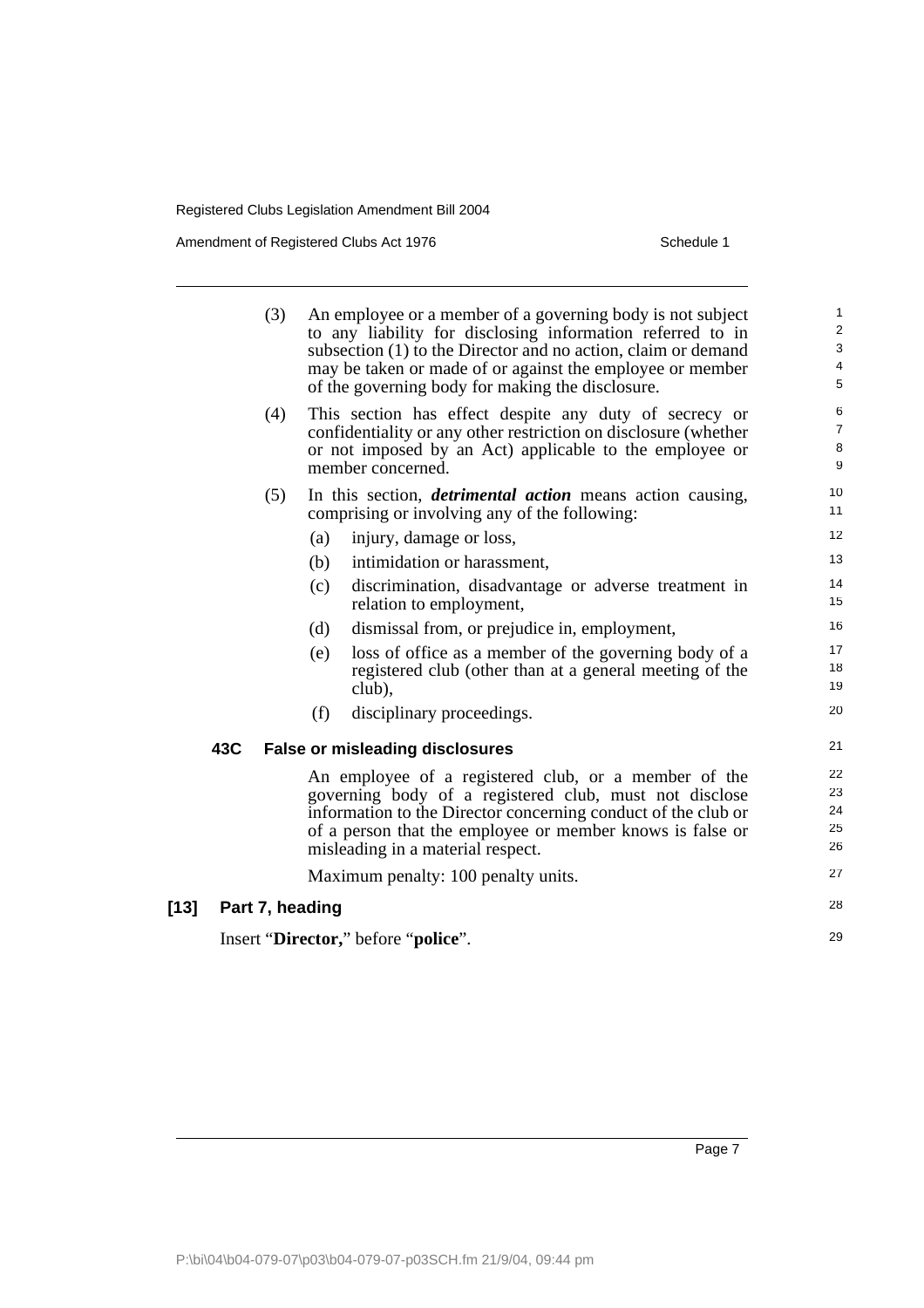Schedule 1 Amendment of Registered Clubs Act 1976

| $[14]$ |                                                                                                                                                                                                                                                                                                                                                                                                                                                                                                                                     |                            | Sections 57E-57G                                                                                                                                                                                                                                           | 1                          |  |  |
|--------|-------------------------------------------------------------------------------------------------------------------------------------------------------------------------------------------------------------------------------------------------------------------------------------------------------------------------------------------------------------------------------------------------------------------------------------------------------------------------------------------------------------------------------------|----------------------------|------------------------------------------------------------------------------------------------------------------------------------------------------------------------------------------------------------------------------------------------------------|----------------------------|--|--|
|        |                                                                                                                                                                                                                                                                                                                                                                                                                                                                                                                                     | Insert before section 58:  |                                                                                                                                                                                                                                                            |                            |  |  |
|        | 57E                                                                                                                                                                                                                                                                                                                                                                                                                                                                                                                                 |                            | <b>Investigations and inquiries by Director</b>                                                                                                                                                                                                            | 3                          |  |  |
|        |                                                                                                                                                                                                                                                                                                                                                                                                                                                                                                                                     | (1)                        | The Director may at any time carry out all such investigations<br>and inquiries as are considered by the Director to be necessary<br>in order to ascertain any one or more of the following:<br>whether a complaint should be made under section 17<br>(a) | 4<br>5<br>6<br>7<br>8      |  |  |
|        |                                                                                                                                                                                                                                                                                                                                                                                                                                                                                                                                     |                            | in relation to a registered club,<br>(b)<br>whether a complaint should be made under section 35<br>in relation to the secretary, or a member of the<br>governing body, of a registered club,                                                               | 9<br>10<br>11              |  |  |
|        |                                                                                                                                                                                                                                                                                                                                                                                                                                                                                                                                     |                            | whether a registered club or member of the governing<br>(c)<br>body or an employee of a registered club is complying<br>with the provisions of Part 4A.                                                                                                    | 12<br>13<br>14             |  |  |
|        |                                                                                                                                                                                                                                                                                                                                                                                                                                                                                                                                     | (2)                        | The Commissioner of Police is to inquire into, and report to<br>the Director on, such matters as the Director may request<br>concerning a registered club or person the subject of an<br>investigation or inquiry under this section.                      | 15<br>16<br>17<br>18       |  |  |
|        | (3)<br>The Director may, by notice in writing, require a person who<br>is the subject of an investigation or inquiry under this section,<br>or is a member of a governing body or an employee of a<br>registered club that is the subject of an investigation or inquiry<br>under this section, to do one or more of the following things:<br>provide, in accordance with directions in the notice,<br>(a)<br>such information verified by statutory declaration as is<br>relevant to the investigation or inquiry and is specified | 19<br>20<br>21<br>22<br>23 |                                                                                                                                                                                                                                                            |                            |  |  |
|        |                                                                                                                                                                                                                                                                                                                                                                                                                                                                                                                                     | in the notice,             | 24<br>25<br>26<br>27                                                                                                                                                                                                                                       |                            |  |  |
|        |                                                                                                                                                                                                                                                                                                                                                                                                                                                                                                                                     |                            | (b)<br>produce, in accordance with directions in the notice,<br>such records as are relevant to the investigation or<br>inquiry and permit examination of the records, the<br>taking of extracts from them and the making of copies<br>of them.            | 28<br>29<br>30<br>31<br>32 |  |  |
|        |                                                                                                                                                                                                                                                                                                                                                                                                                                                                                                                                     |                            | (c)<br>authorise a person described in the notice to comply<br>with a requirement of the kind referred to in paragraph<br>$(a)$ or $(b)$ ,                                                                                                                 | 33<br>34<br>35             |  |  |
|        |                                                                                                                                                                                                                                                                                                                                                                                                                                                                                                                                     |                            | (d)<br>furnish to the Director such authorities and consents as<br>the Director requires for the purpose of enabling the<br>Director to obtain information (including financial and                                                                        | 36<br>37<br>38             |  |  |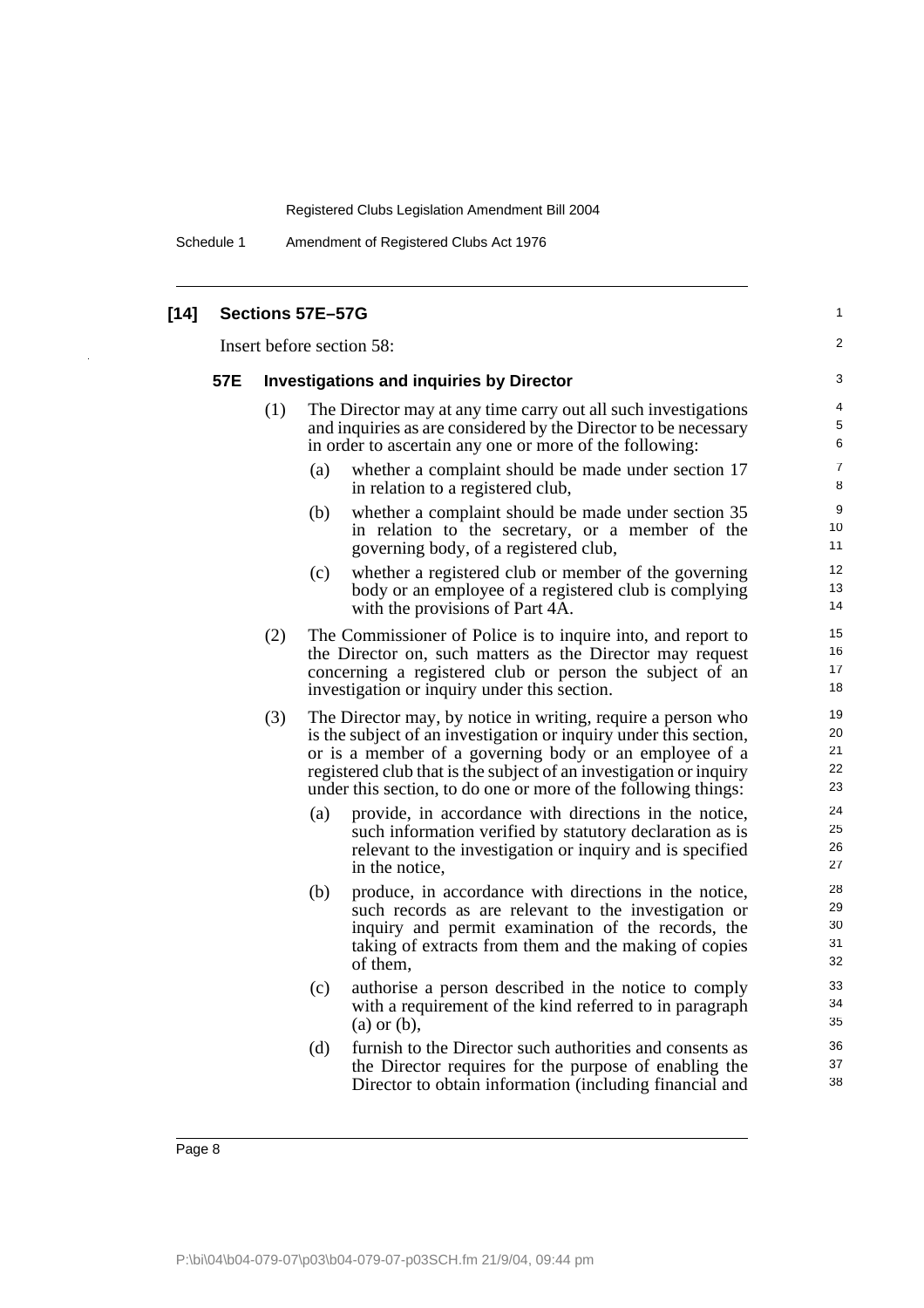Amendment of Registered Clubs Act 1976 Schedule 1

|     |     | other confidential information) from other persons<br>concerning the person under investigation and his or her<br>associates.                                                                                                                                                                                                                                                    | $\mathbf{1}$<br>2<br>3                 |
|-----|-----|----------------------------------------------------------------------------------------------------------------------------------------------------------------------------------------------------------------------------------------------------------------------------------------------------------------------------------------------------------------------------------|----------------------------------------|
|     | (4) | A person who complies with a requirement of a notice under<br>this section does not on that account incur a liability to<br>another person.                                                                                                                                                                                                                                      | 4<br>5<br>6                            |
|     | (5) | A person must not fail to comply with a requirement of the<br>Director contained in a notice under subsection (3).                                                                                                                                                                                                                                                               | $\overline{7}$<br>8                    |
|     |     | Maximum penalty (subsection (5)): 20 penalty units.                                                                                                                                                                                                                                                                                                                              | 9                                      |
| 57F |     | Referral of matters to other agencies, persons and bodies                                                                                                                                                                                                                                                                                                                        | 10                                     |
|     | (1) | The Director may refer a matter to a law enforcement agency<br>or any other person or body who may have an interest in the<br>matter, if satisfied after carrying out an investigation or<br>inquiry under section 57E that a matter that is the subject of<br>the investigation or inquiry or arises out of it:                                                                 | 11<br>12<br>13<br>14<br>15             |
|     |     | relates or may relate to a breach of a law of the State<br>(a)<br>(including this Act) or of another State or Territory or<br>of the Commonwealth, or                                                                                                                                                                                                                            | 16<br>17<br>18                         |
|     |     | constitutes or may constitute grounds for taking<br>(b)<br>proceedings of any kind (including a complaint under<br>this or any other Act) against a registered club or other<br>person.                                                                                                                                                                                          | 19<br>20<br>21<br>22                   |
|     | (2) | Without limiting subsection (1), the Director may refer a<br>matter under that subsection that arises out of the<br>employment, including termination of employment, of an<br>employee of a registered club to the Industrial Relations<br>Commission or the head of any Government Department<br>involved in the administration of the <i>Industrial Relations Act</i><br>1996. | 23<br>24<br>25<br>26<br>27<br>28<br>29 |
|     | (3) | In this section:                                                                                                                                                                                                                                                                                                                                                                 | 30                                     |
|     |     | law enforcement agency has the same meaning as in section<br>12A of the Royal Commissions Act 1923.                                                                                                                                                                                                                                                                              | 31<br>32                               |
| 57G |     | Recovery of costs of investigation or inquiry                                                                                                                                                                                                                                                                                                                                    | 33                                     |
|     | (1) | This section applies if, as a result of an investigation or<br>inquiry conducted by or on behalf of the Director under this<br>Act:                                                                                                                                                                                                                                              | 34<br>35<br>36                         |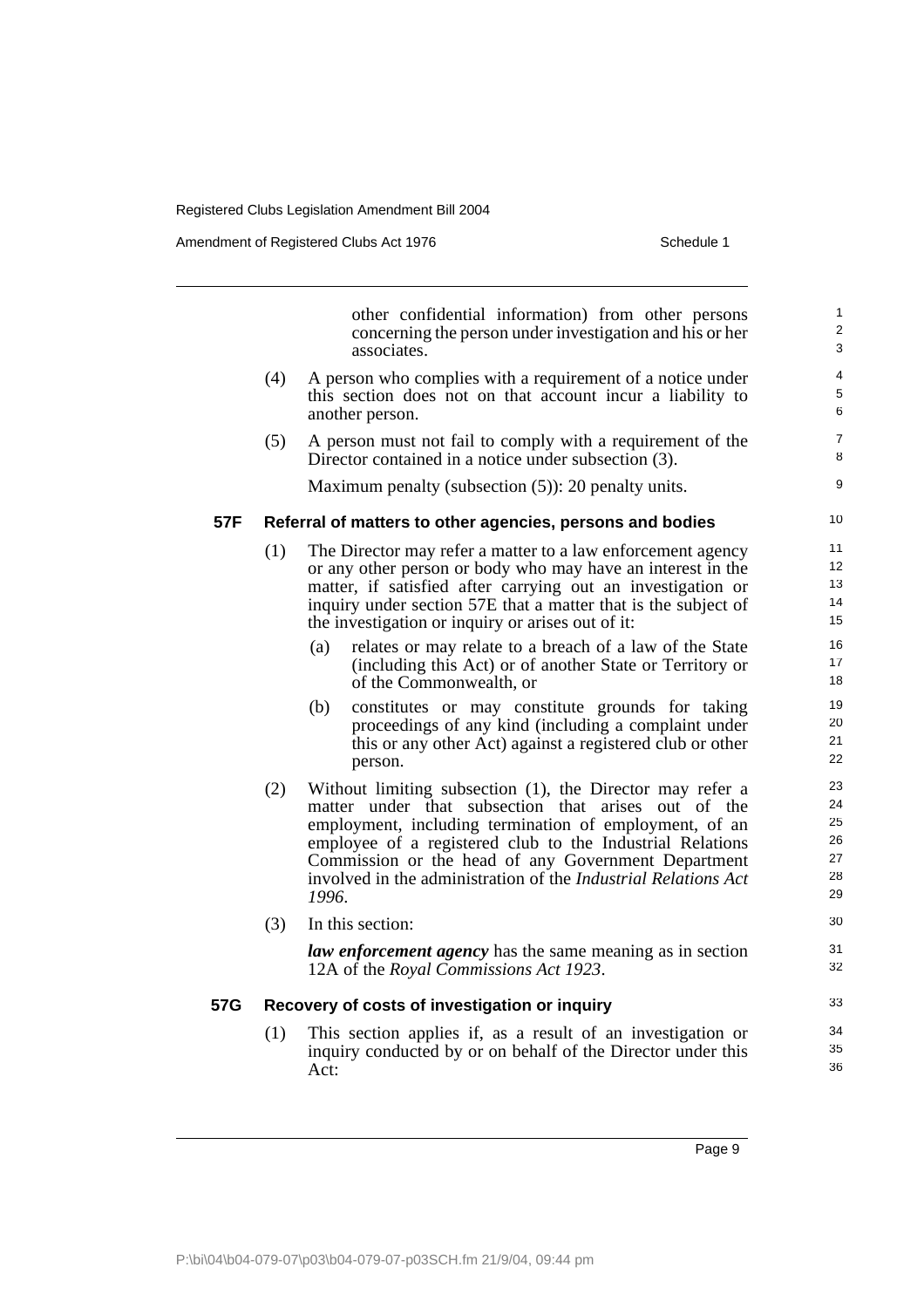| Schedule 1<br>Amendment of Registered Clubs Act 1976 |  |
|------------------------------------------------------|--|
|------------------------------------------------------|--|

|        |    |         | (a)                   | a complaint is made under this Act against a registered<br>club or the secretary or a member of the governing body<br>of a registered club, and                                                                                                                                                                                                                                   | $\mathbf{1}$<br>$\boldsymbol{2}$<br>3             |
|--------|----|---------|-----------------------|-----------------------------------------------------------------------------------------------------------------------------------------------------------------------------------------------------------------------------------------------------------------------------------------------------------------------------------------------------------------------------------|---------------------------------------------------|
|        |    |         | (b)                   | the Licensing Court, in the case of a complaint in<br>relation to a registered club, determines that the ground<br>on which the complaint is made is made out or, in the<br>case of a complaint in relation to the secretary or a<br>member of the governing body of a registered club,<br>makes a declaration under section 35, and                                              | 4<br>$\mathbf 5$<br>6<br>$\overline{7}$<br>8<br>9 |
|        |    |         | (c)                   | the Licensing Court orders that costs be awarded to the<br>Director in the proceedings in which the complaint is<br>heard and determined.                                                                                                                                                                                                                                         | 10<br>11<br>12                                    |
|        |    | (2)     |                       | The Licensing Court may, in addition to any such order as to<br>costs, order that the person liable for those costs pay to the<br>Director a specified amount in respect of all or any of the<br>reasonable costs incurred by the Director in connection with<br>the investigation or inquiry.                                                                                    | 13<br>14<br>15<br>16<br>17                        |
|        |    | (3)     |                       | The Director may recover any unpaid amounts specified in an<br>order made under this section as a debt in a court of competent<br>jurisdiction.                                                                                                                                                                                                                                   | 18<br>19<br>20                                    |
| $[15]$ |    |         |                       | Schedule 2 Savings, transitional and other provisions                                                                                                                                                                                                                                                                                                                             | 21                                                |
|        |    |         |                       | Insert at the end of clause $1A(1)$ :                                                                                                                                                                                                                                                                                                                                             | 22                                                |
|        |    |         |                       | Registered Clubs Legislation Amendment Act 2004                                                                                                                                                                                                                                                                                                                                   | 23                                                |
| $[16]$ |    |         | Schedule 2, Part 19   |                                                                                                                                                                                                                                                                                                                                                                                   | 24                                                |
|        |    |         | Insert after Part 18: |                                                                                                                                                                                                                                                                                                                                                                                   | 25                                                |
|        |    | Part 19 |                       | <b>Registered Clubs Legislation</b><br><b>Amendment Act 2004</b>                                                                                                                                                                                                                                                                                                                  | 26<br>27                                          |
|        | 91 |         |                       | <b>Existing inquiries under section 41X</b>                                                                                                                                                                                                                                                                                                                                       | 28                                                |
|        |    | (1)     |                       | Section 41X, as amended by the Registered Clubs Legislation<br>Amendment Act 2004, and sections 41Z and 41ZAA, as<br>inserted by that Act, apply to or in respect of an inquiry under<br>section 41X commenced before the commencement of this<br>clause and for which a final report was not provided to the<br>Director before that commencement (an <i>existing inquiry</i> ). | 29<br>30<br>31<br>32<br>33<br>34                  |

 $\hat{\boldsymbol{\beta}}$ 

 $\hat{\boldsymbol{\beta}}$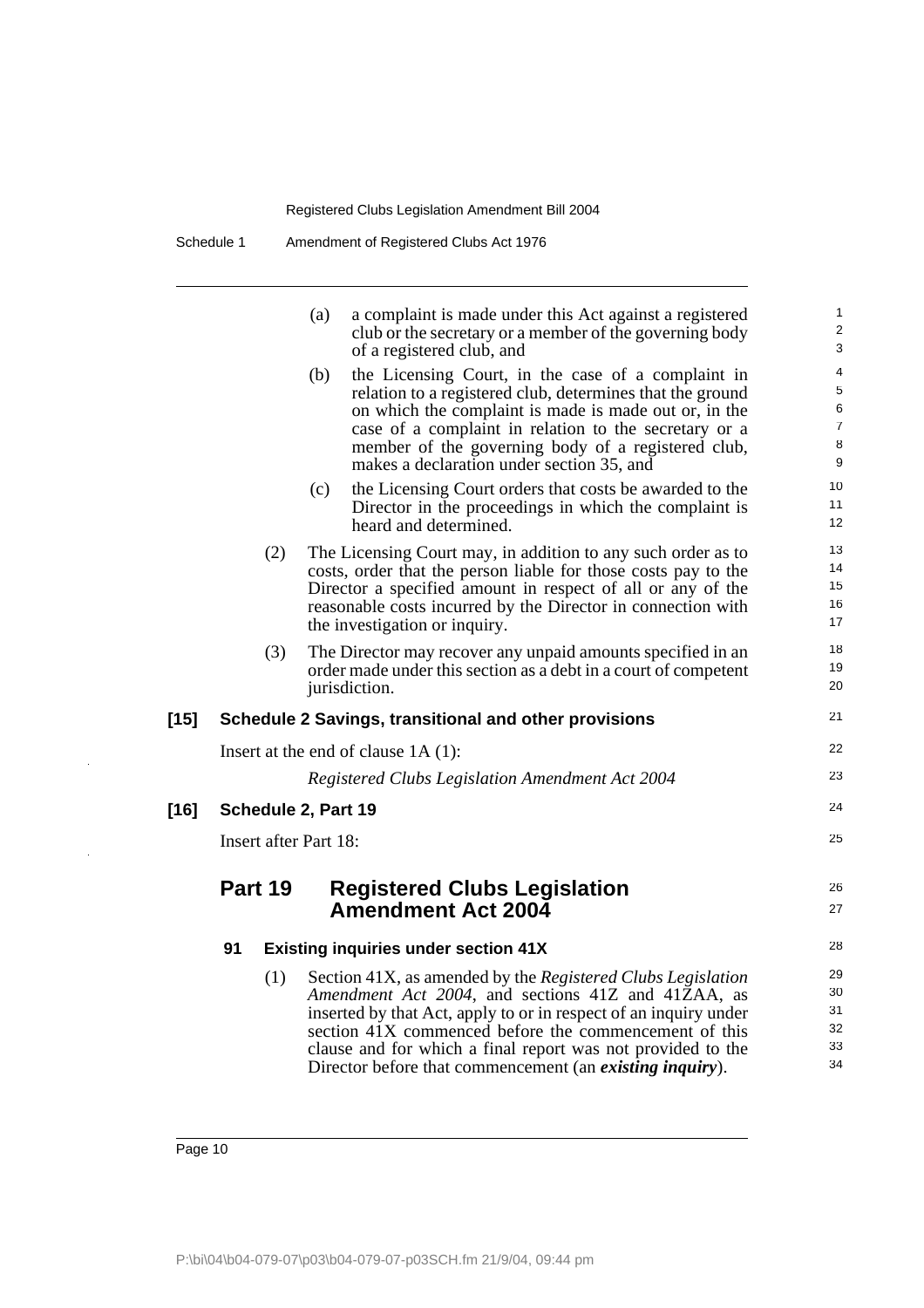Amendment of Registered Clubs Act 1976 Schedule 1

|    | A person presiding at an existing inquiry may, if the person<br>thinks it appropriate, allow any person represented at the<br>inquiry to make additional submissions to the inquiry as a<br>result of subclause (1). | 2<br>3<br>4      |  |  |
|----|----------------------------------------------------------------------------------------------------------------------------------------------------------------------------------------------------------------------|------------------|--|--|
| 92 | Recovery of costs of investigations and inquiries by Director                                                                                                                                                        |                  |  |  |
|    | Section 57G, as inserted by the Registered Clubs Legislation<br>Amendment Act 2004, applies in respect of investigations or<br>inquiries commenced on or after the commencement of that<br>section.                  | 6<br>7<br>8<br>9 |  |  |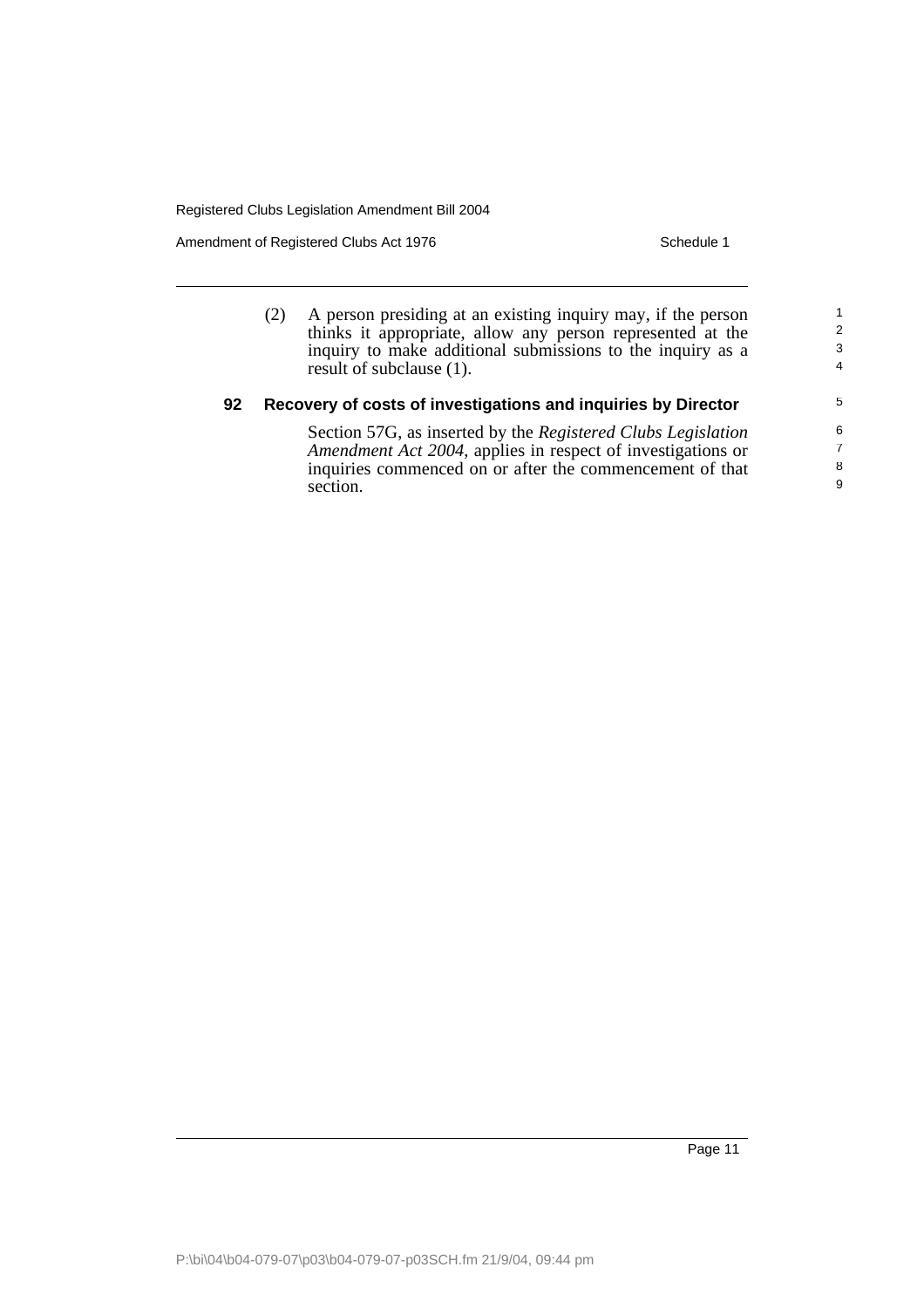|  | Schedule 2 | Amendment of other Acts |
|--|------------|-------------------------|
|--|------------|-------------------------|

|               |                                                                                                                                                                                                        |                     |     | <b>Schedule 2 Amendment of other Acts</b><br>(Section 4)                                                                                                                                                                                                                                                      | 1<br>2                     |
|---------------|--------------------------------------------------------------------------------------------------------------------------------------------------------------------------------------------------------|---------------------|-----|---------------------------------------------------------------------------------------------------------------------------------------------------------------------------------------------------------------------------------------------------------------------------------------------------------------|----------------------------|
| 2.1           |                                                                                                                                                                                                        |                     |     | Defamation Act 1974 No 18                                                                                                                                                                                                                                                                                     | 3                          |
|               | <b>Section 17V</b>                                                                                                                                                                                     |                     |     |                                                                                                                                                                                                                                                                                                               | 4                          |
|               | Insert after section 17U:                                                                                                                                                                              |                     |     |                                                                                                                                                                                                                                                                                                               | 5                          |
|               | <b>17V</b><br>Inquiries under the Registered Clubs Act 1976                                                                                                                                            |                     |     |                                                                                                                                                                                                                                                                                                               |                            |
|               |                                                                                                                                                                                                        |                     |     | There is a defence of absolute privilege for a publication to or<br>by the Minister administering the Registered Clubs Act 1976,<br>or the Director of Liquor and Gaming, of a report of an inquiry<br>under Division 6 of Part 4A of that Act.                                                               | $\overline{7}$<br>8<br>9   |
| $2.2^{\circ}$ |                                                                                                                                                                                                        |                     |     | Gaming Machines Act 2001 No 127                                                                                                                                                                                                                                                                               | 10                         |
| [1]           |                                                                                                                                                                                                        |                     |     | <b>Section 58 Cancellation of authorisations</b>                                                                                                                                                                                                                                                              | 11                         |
|               |                                                                                                                                                                                                        |                     |     | Insert after section 58 $(1)$ :                                                                                                                                                                                                                                                                               | 12                         |
|               | Without limiting subsection (1), the Board may suspend or<br>(1AA)<br>cancel a hotelier's or registered club's authorisation to keep<br>an approved gaming machine if the hotelier or registered club: |                     |     |                                                                                                                                                                                                                                                                                                               | 13<br>14<br>15             |
|               |                                                                                                                                                                                                        |                     | (a) | fails to pay a monitoring fee or tax, within the meaning<br>of the <i>Gaming Machine Tax Act 2001</i> , or an instalment<br>of any such tax, within the time allowed by or under that<br>Act, or                                                                                                              | 16<br>17<br>18<br>19       |
|               |                                                                                                                                                                                                        |                     | (b) | fails to pay a penalty or interest due for non-payment or<br>late payment of any such tax or instalment.                                                                                                                                                                                                      | 20<br>21                   |
| [2]           |                                                                                                                                                                                                        | <b>Section 206B</b> |     |                                                                                                                                                                                                                                                                                                               | 22                         |
|               |                                                                                                                                                                                                        |                     |     | Insert after section 206A:                                                                                                                                                                                                                                                                                    | 23                         |
|               | <b>Disclosure of information</b><br>206B                                                                                                                                                               |                     |     |                                                                                                                                                                                                                                                                                                               | 24                         |
|               |                                                                                                                                                                                                        | (1)                 |     | The Minister or the Treasurer, or the Director-General, may<br>publish information arising out of, or relating to, the<br>administration or execution of this Act or the Gaming<br><i>Machine Tax Act 2001</i> if, in the opinion of the Minister or the<br>Treasurer, it is in the public interest to do so. | 25<br>26<br>27<br>28<br>29 |

J.

 $\bar{z}$ 

 $\bar{z}$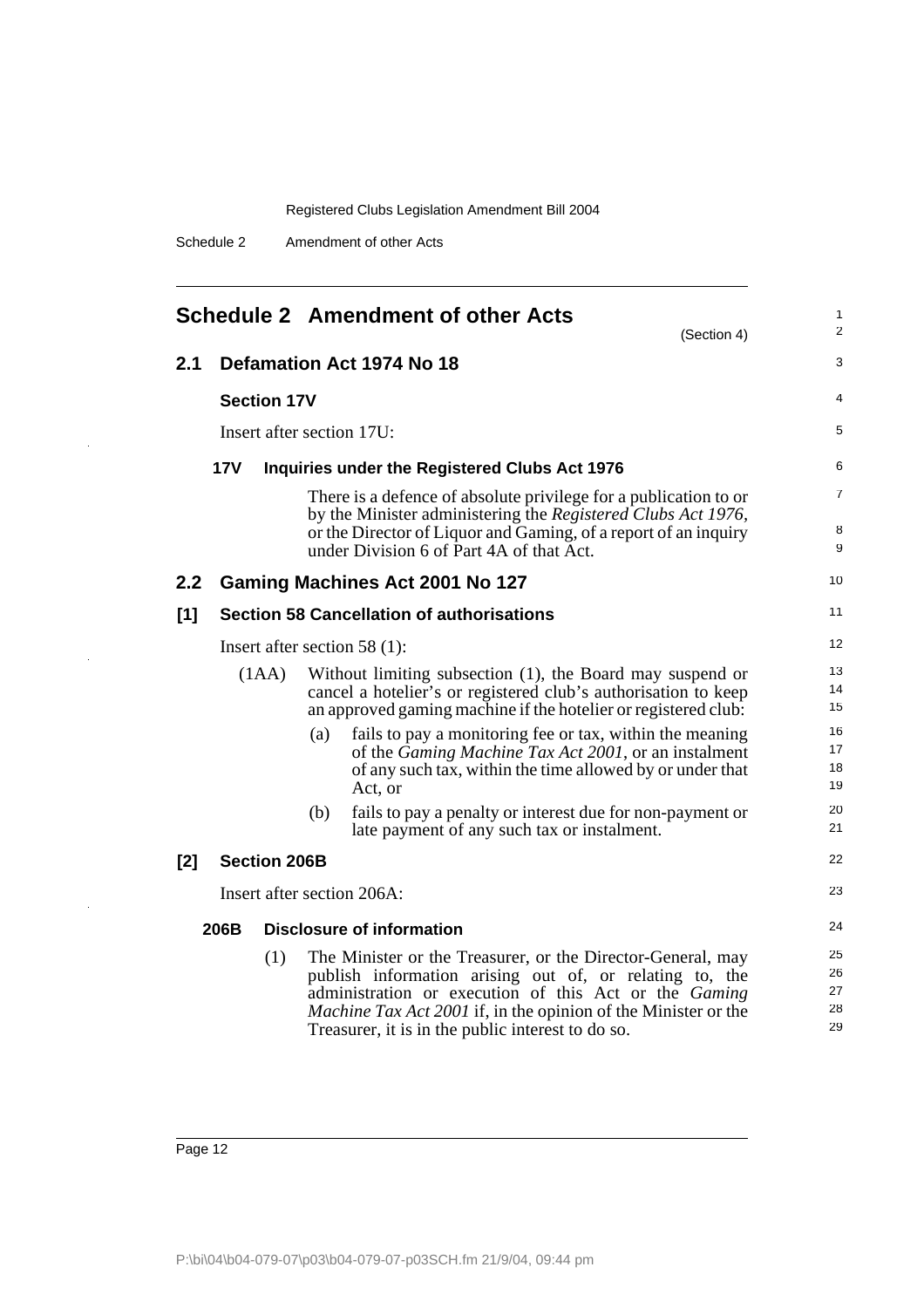Amendment of other Acts Schedule 2

 $\frac{1}{\sqrt{2}}$ 

|     |     | (2) | Without limiting the information that may be published, CMS<br>information (within the meaning of section 139) and other<br>information relating to particular clubs may be published<br>under this section.                                                                                                     | 1<br>$\overline{2}$<br>$\sqrt{3}$<br>4 |
|-----|-----|-----|------------------------------------------------------------------------------------------------------------------------------------------------------------------------------------------------------------------------------------------------------------------------------------------------------------------|----------------------------------------|
|     |     | (3) | This section has effect despite any other law.                                                                                                                                                                                                                                                                   | 5                                      |
| [3] |     |     | Schedule 1 Savings, transitional and other provisions                                                                                                                                                                                                                                                            | 6                                      |
|     |     |     | Insert at the end of clause $1(1)$ :                                                                                                                                                                                                                                                                             | $\overline{7}$                         |
|     |     |     | Registered Clubs Legislation Amendment Act 2004, but only<br>to the extent that it amends this Act                                                                                                                                                                                                               | 8<br>9                                 |
| 2.3 |     |     | Liquor Act 1982 No 147                                                                                                                                                                                                                                                                                           | 10                                     |
| [1] |     |     | Sections 66B and 66C                                                                                                                                                                                                                                                                                             | 11                                     |
|     |     |     | Insert after section 66A:                                                                                                                                                                                                                                                                                        | 12                                     |
|     | 66B |     | Findings of inquiry and referral of certain matters                                                                                                                                                                                                                                                              | 13                                     |
|     |     | (1) | The Director may refer a matter to a law enforcement agency<br>or any other person or body who may have an interest in the<br>matter, if satisfied after carrying out an investigation or<br>inquiry under section 66A that a matter that is the subject of<br>the investigation or inquiry or arises out of it: | 14<br>15<br>16<br>17<br>18             |
|     |     |     | relates or may relate to a breach of a law of the State<br>(a)<br>(including this Act) or of another State or Territory or<br>of the Commonwealth, or                                                                                                                                                            | 19<br>20<br>21                         |
|     |     |     | constitutes or may constitute grounds for taking<br>(b)<br>proceedings of any kind (including a complaint under<br>this or any other Act) against a licensee, manager, close<br>associate of a licensee or non-proprietary association.                                                                          | 22<br>23<br>24<br>25                   |
|     |     | (2) | In this section:                                                                                                                                                                                                                                                                                                 | 26                                     |
|     |     |     | <i>law enforcement agency</i> has the same meaning as in section<br>12A of the Royal Commissions Act 1923.                                                                                                                                                                                                       | 27<br>28                               |
|     | 66C |     | Recovery of costs of investigation or inquiry                                                                                                                                                                                                                                                                    | 29                                     |
|     |     | (1) | This section applies if, as a result of an investigation or<br>inquiry conducted by the Director under this Act:                                                                                                                                                                                                 | 30<br>31                               |
|     |     |     |                                                                                                                                                                                                                                                                                                                  |                                        |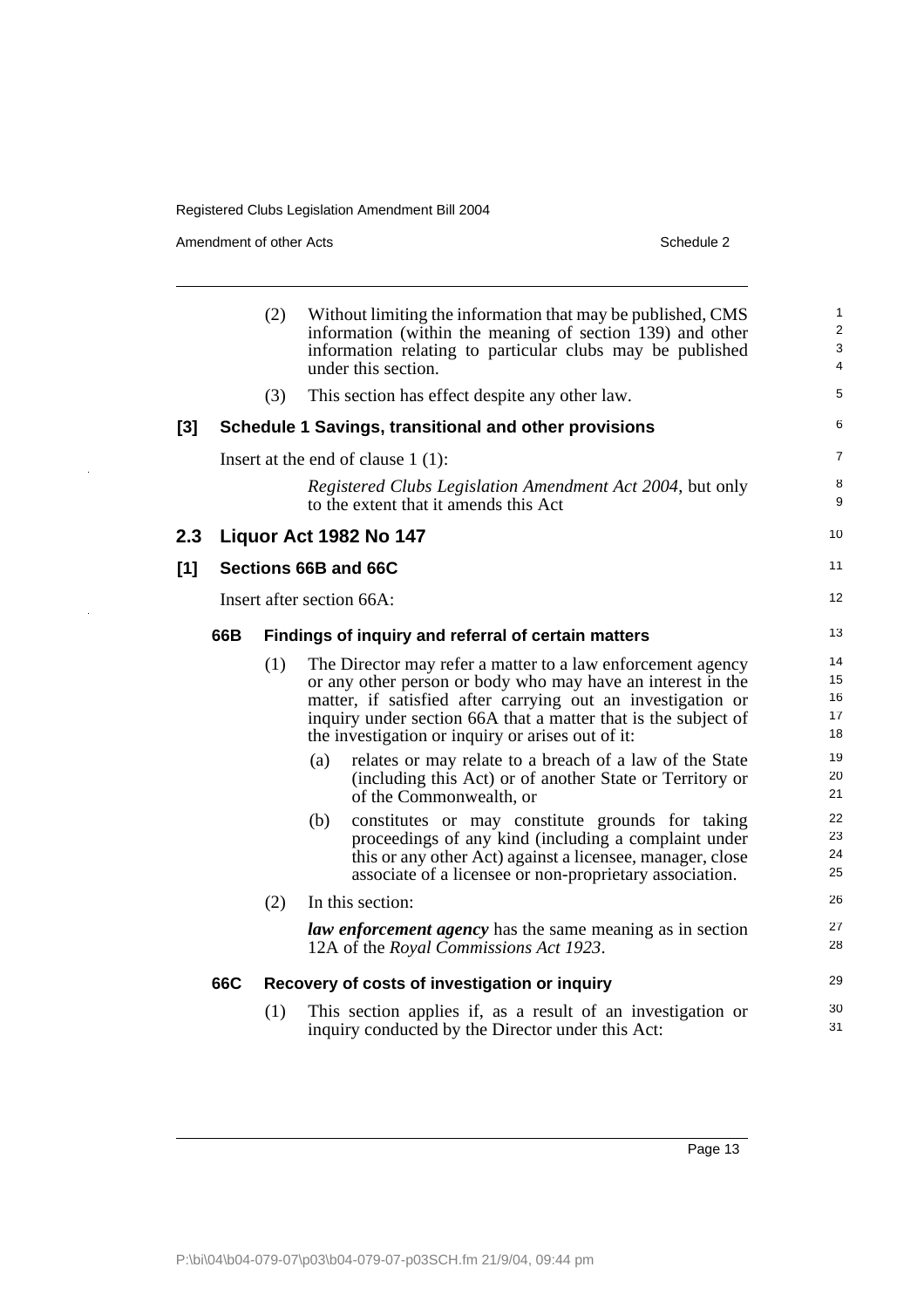Schedule 2 Amendment of other Acts

|     |        | a complaint is made under this Act against a licensee,<br>(a)<br>associate<br>manager,<br>close<br>non-proprietary<br><sub>or</sub><br>association, and                                                                                                                                        | $\mathbf{1}$<br>$\overline{\mathbf{c}}$<br>3 |
|-----|--------|------------------------------------------------------------------------------------------------------------------------------------------------------------------------------------------------------------------------------------------------------------------------------------------------|----------------------------------------------|
|     |        | (b)<br>the Licensing Court determines that the ground on<br>which the complaint is made is made out, and                                                                                                                                                                                       | $\overline{4}$<br>5                          |
|     |        | the Licensing Court orders that costs be awarded to the<br>(c)<br>Director in the proceedings in which the complaint is<br>heard and determined.                                                                                                                                               | $\boldsymbol{6}$<br>$\overline{7}$<br>8      |
|     | (2)    | The Licensing Court may, in addition to any such order as to<br>costs, order that the person liable for those costs pay to the<br>Director a specified amount in respect of all or any of the<br>reasonable costs incurred by the Director in connection with<br>the investigation or inquiry. | 9<br>10<br>11<br>12<br>13                    |
|     | (3)    | The Director may recover any unpaid amounts specified in an<br>order made under this section as a debt in a court of competent<br>jurisdiction.                                                                                                                                                | 14<br>15<br>16                               |
| [2] | action | Section 67 Summons to show cause against taking of disciplinary                                                                                                                                                                                                                                | 17<br>18                                     |
|     |        | Omit section $67$ (1) (e) (ii). Insert instead:                                                                                                                                                                                                                                                | 19                                           |
|     |        | an association of employees registered under the<br>(ii)<br>Workplace Relations Act 1996<br>of<br>the<br>Commonwealth, or                                                                                                                                                                      | 20<br>21<br>22                               |
| [3] |        | <b>Schedule 1 Savings and transitional provisions</b>                                                                                                                                                                                                                                          | 23                                           |
|     |        | Insert at the end of clause $1(1)$ :                                                                                                                                                                                                                                                           | 24                                           |
|     |        | Registered Clubs Legislation Amendment Act 2004, but only<br>to the extent that it amends this Act                                                                                                                                                                                             | 25<br>26                                     |

 $\bar{z}$